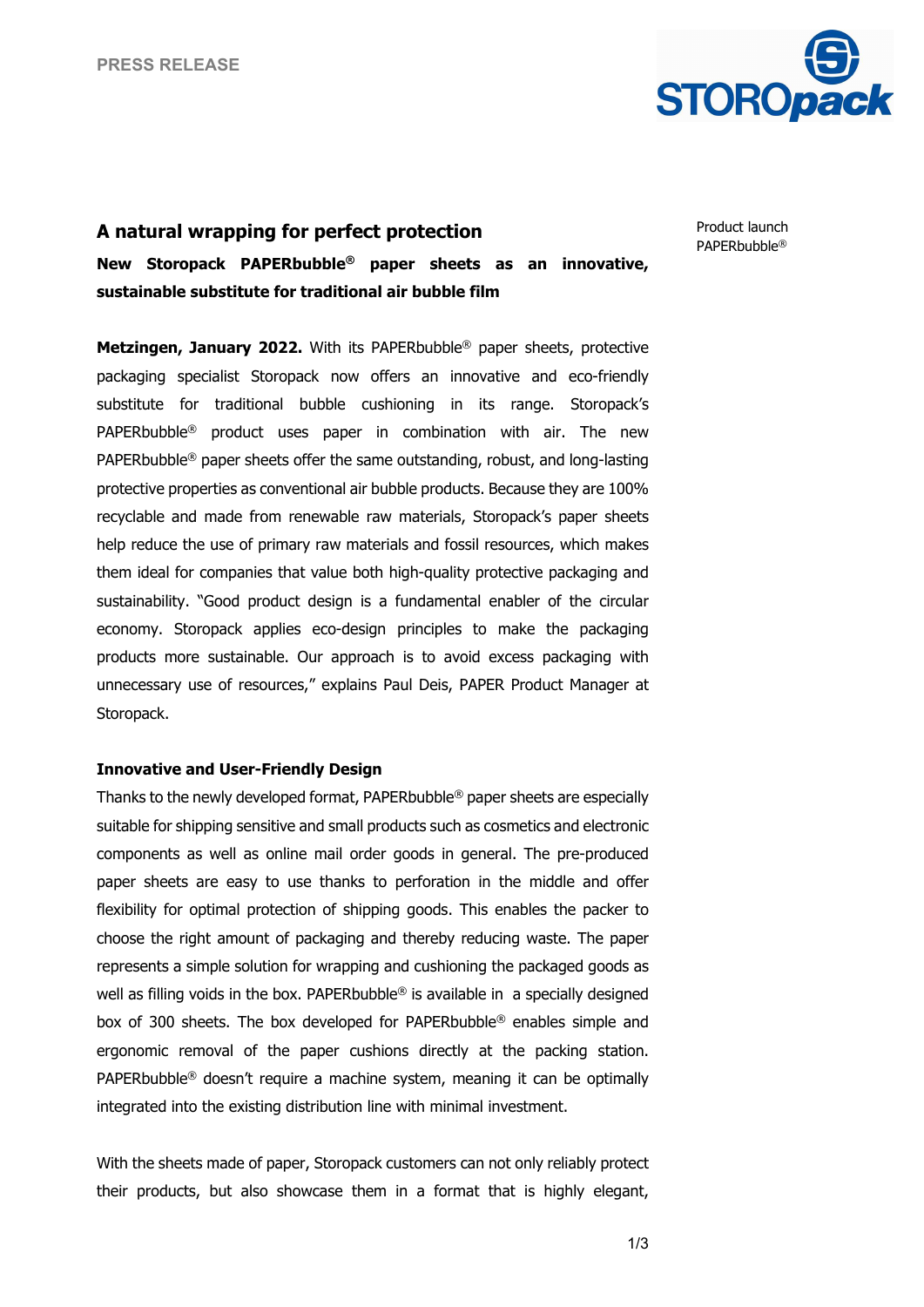

impressive and unique. PAPERbubble® sheets provide end customers a positive, sustainable unboxing experience.



New Storopack PAPERbubble® paper sheets as an innovative, sustainable substitute for traditional air bubble film. **Image: Storopack**



Thanks to the newly developed format, PAPERbubble® paper sheets are especially suitable for shipping sensitive and small products. **Image: Storopack**